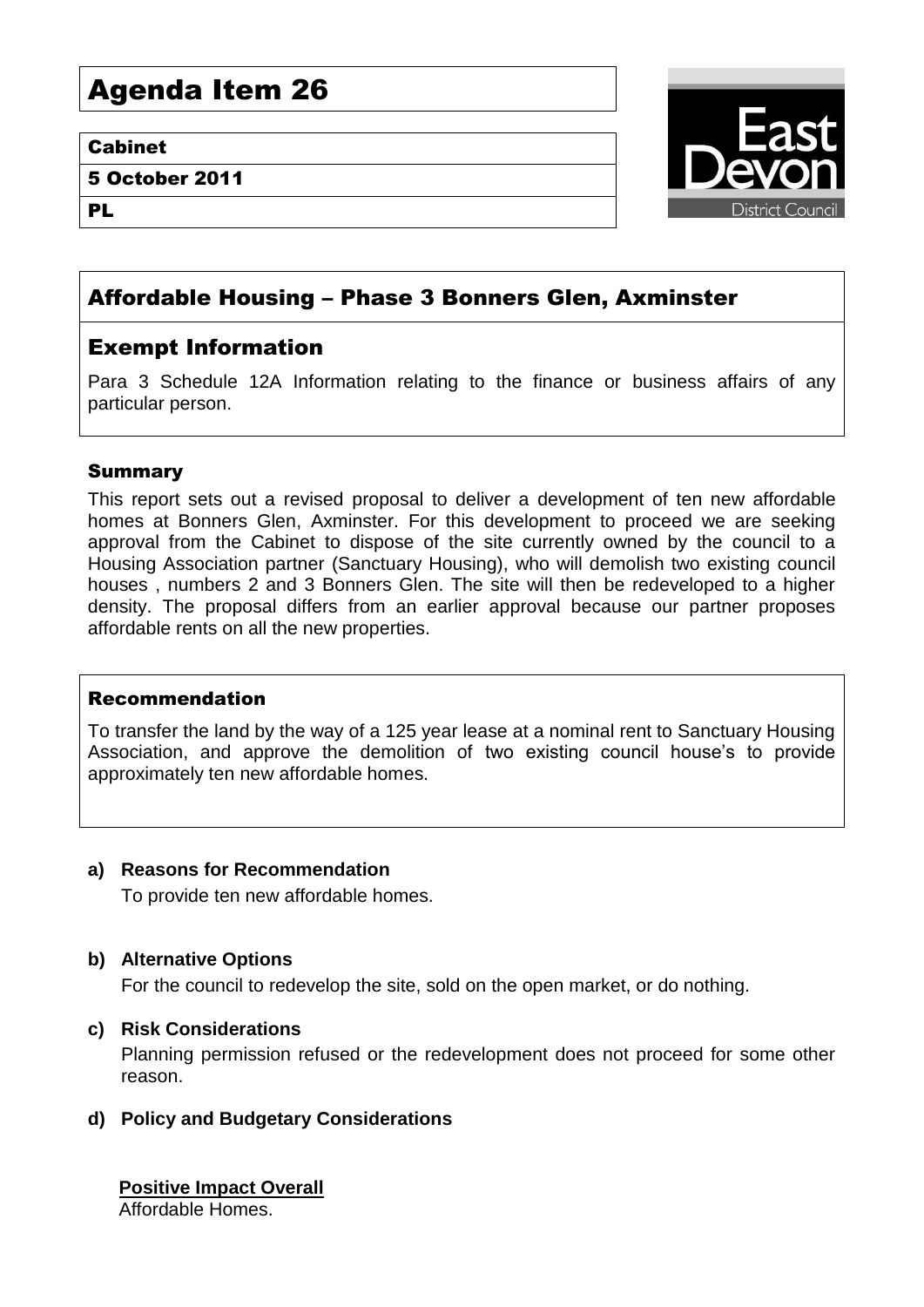Thriving Economy. Safe Environment. Clean Environment. Green Environment. Inspirational Council. Meeting our crime and disorder duties. Meeting our Diversity and Equality duties.

#### **Potential Negative Impact**

Recycling.

**e) Date for Review of Decision** Oct 2012

### 1 Main Body of the Report

- 1.1 The first phase of re-development of council owned housing land at Bonners Glen started in 1997.This involved the demolition of 8 Cornish Units flats(Prefabricated Reinforced Concrete Housing Systems built between the Wars and in the 50's and 60's). After the site was cleared it was sold to Sanctuary Housing Association who built 6 no. 2 bedroom houses, 3 no. 3 bedroom houses', 1 no. 4 bedroom house and a children's play area.
- 1.2 A second phase was completed by Sanctuary Housing Association in 2010 and delivered twelve homes, comprising 8 no. 1 bedroom flats, and 4 no. 3 bedroom house's for rent.
- 1.3 Reports have been presented and supported by both the Strategic Management Team (Sept 2010) and the Housing Review Board (Nov 2010) for the redevelopment of a third phase involving the demolition of two council homes.
- 1.4 We have considered developing the site ourselves, but due to the upfront at risk costs that includes demolition of the two existing houses (£15/20k), architects fees, planning permission, site surveys etc we are unable to generate sufficient income from the rented units to service our borrowing requirements. We could however borrow more to cover the additional cost of demolition. This at risk work could amount to approximately £30 / 50k without any certainty that when the Localism Bill is enacted early next year that the Authority can charge higher rents (affordable Rent). We would need to be able to charge up to 80% of market rents to enable the scheme to "stack up". The Registered Provider (RP) could proceed much quicker than the Authority with less uncertainty about funding.
- 1.5 The Homes and Communities Agency has confirmed grant allocations to the RP following the affordable housing framework offer and Contracts will be in place in September. Work is progressing to move schemes forward to ensure delivery of early wins', specifically on land owned by RP's and Local Authorities. Bonners Glen Phase 3 has been approved by the HCA as part of Sanctuary's 2011/15 Grant Funded Programme.

![](_page_1_Picture_11.jpeg)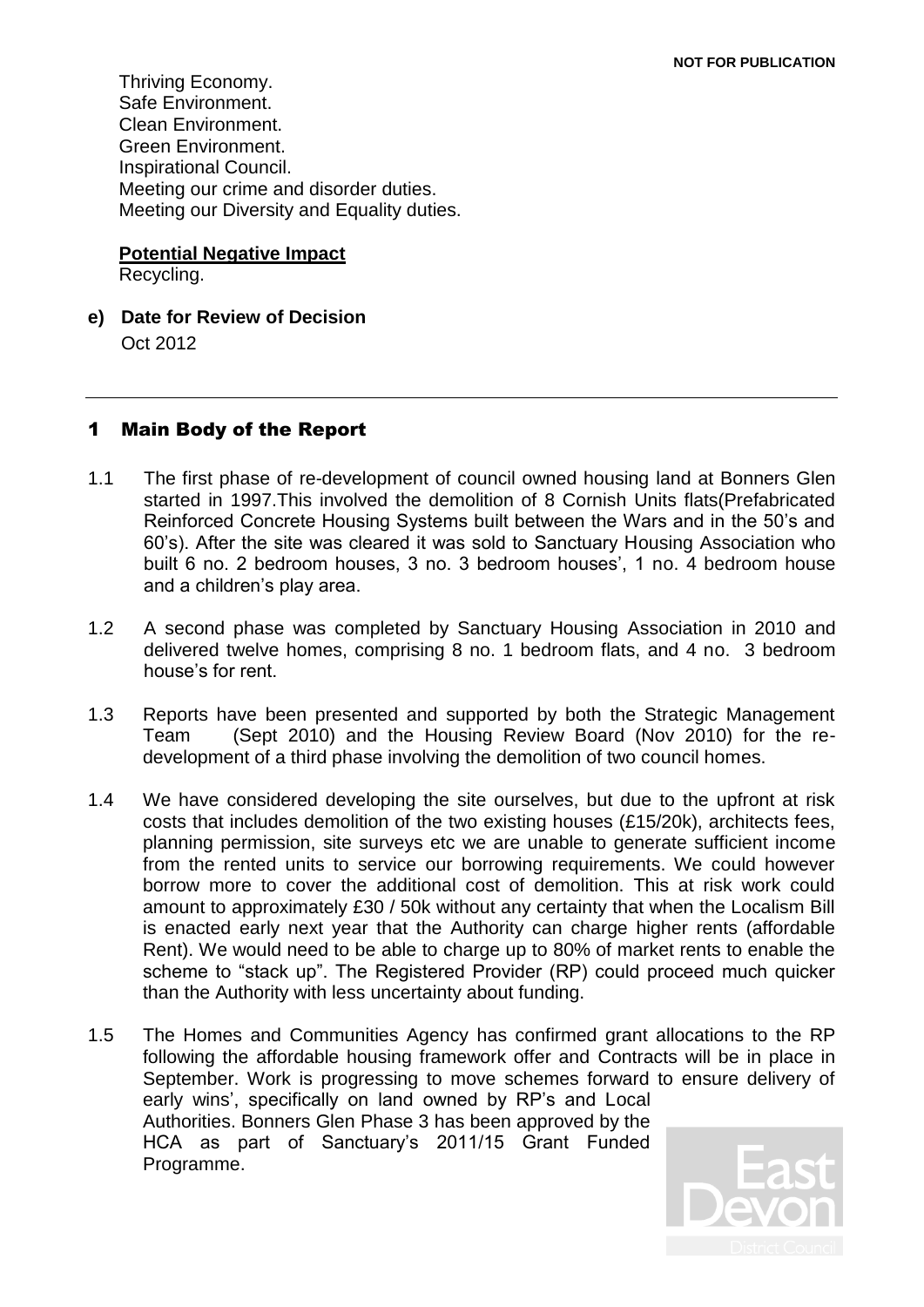#### **2. Affordable Housing Proposal**

- 2.1 The Council has identified a further potential redevelopment site at Bonners Glen for the provision of affordable homes (Phase 3). This would involve demolishing two (currently empty) semi detached council houses. Both houses in their present condition fall below current acceptable standards, this is due to both previous tenants refusing upgrades. They are Cornish Units of non traditional construction.
- 2.2 The proposed affordable housing scheme provides 10 homes for affordable rent made up of 2 x 1 bedroom flats (and the intention is to provide 2 ground floor level access properties that are suitable for disabled access), 2 x 2 bedroom flats, 4 x 2 bedroom houses and 2 x 3 bedroom houses.
- 2.3 In line with the HCA framework the properties would be expected to meet Code for Sustainable Home Level 3 – performing at 25% better than Building Regulations for energy use, providing reduced energy bills for the occupants.
- 2.4 Property rents will be in accordance with the HCA affordable rent product and are anticipated (subject to confirmation by a suitably qualified valuer) to be approximately £85 per week for smaller properties and £138 per week for the 3 bedroom houses. These rents are in line with the HCA criteria of 80% of market rents for the Bonners Glen area of Axminster. These properties will be made available for local people, giving priority to those with connections to Axminster and will be advertised through the Choice Based Letting system, Devon Home Choice.
- 2.5 A Section 106 Agreement will ensure that nominations are sought from the Housing Register.
- 2.6 Attached is a plan of the proposed affordable housing scheme, this is subject to planning permission, site surveys and final site appraisal. **Annex 1.**

#### 3. Estimated scheme costs

3.1 The estimated scheme costs are detailed below:

| Site Value                   | $\epsilon$ Land transfer at nil value (ground rent payable) |
|------------------------------|-------------------------------------------------------------|
| <b>Build</b>                 | £ 882,000                                                   |
| On-Costs (Internal/External) | £ 111,030                                                   |

**Total Works** £ 993,030

Funded by:

| <b>HCA Grant</b>         | Sanctuary's national grant |
|--------------------------|----------------------------|
| funding secured          |                            |
| <b>Sanctuary Housing</b> | £ 902,247                  |

3.2 Sanctuary Housing's external on-costs include, Legal Fees, Architects Fees, Quantity Surveyor, Topographical Survey,

![](_page_2_Picture_16.jpeg)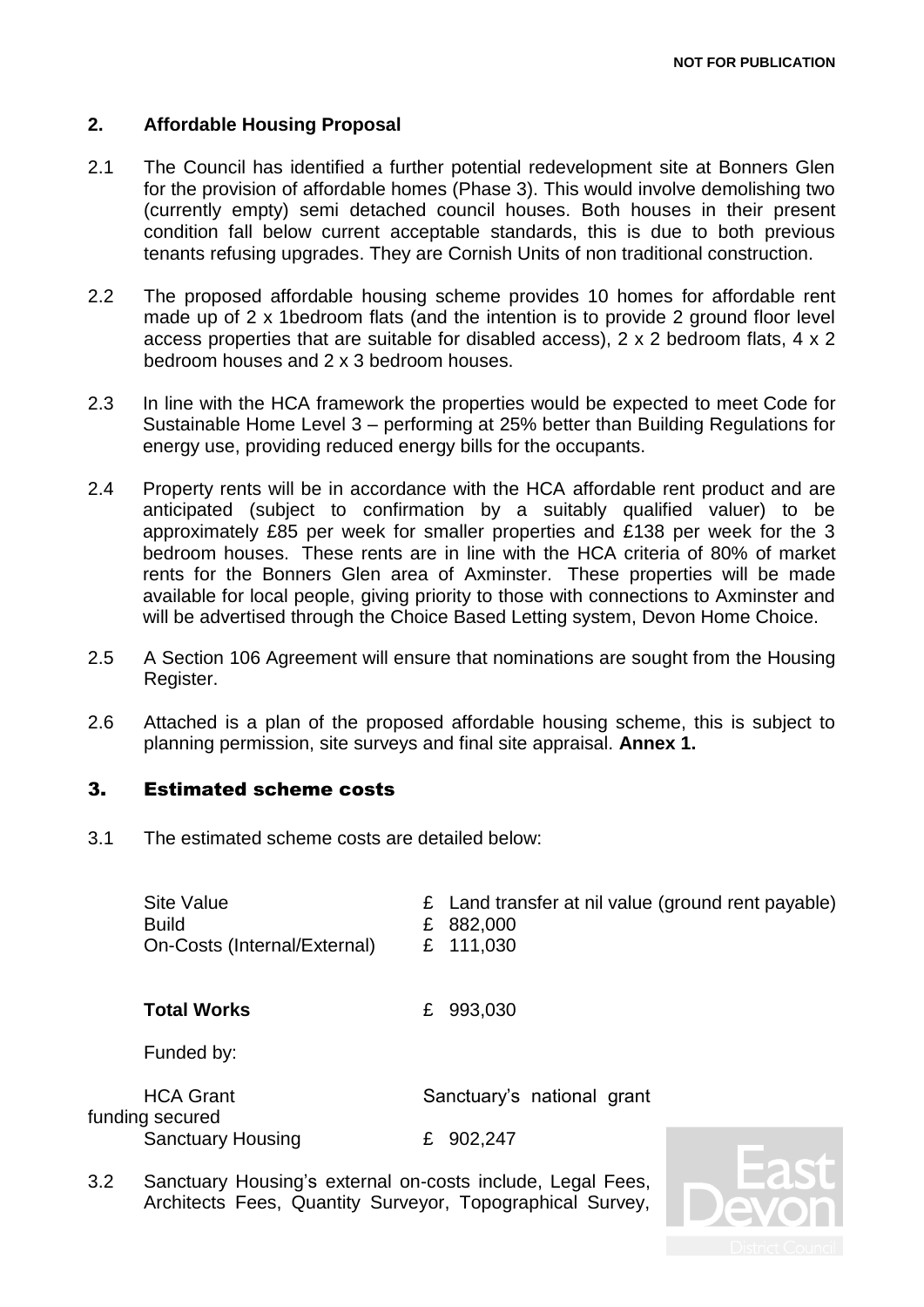Geotechnical Engineer, Planning Supervisor, Valuation Fees, NHBC, and Clerk of Works.

Sanctuary Housing's internal on costs are a contribution towards the cost of development services.

- 3.3 To enable this proposed development to progress it requires the council to transfer its land identified in **Annex 2** by the way of a 125 year lease at a nominal amount to Sanctuary Housing.
- 3.4 According to our Senior Estates Surveyor, the current use value of the existing units, if offered on the open market with vacant possession, is estimated at £160,000.
- 3.5 The estimated value of the serviced site if offered on the open market for housing development without structures or restrictions other than on the basis of a 40% requirement for affordable housing, would achieve bids of the order of £200,000.
- 3.6 The proposed partnership with Sanctuary Housing Association will, subject to planning permission etc deliver ten low cost homes. However, this transaction will be a disposal at less than best value than would otherwise be achievable if the land were to be to be sold on the open market without restrictions.
- 3.7 Whilst doing our best to enable more affordable homes to be delivered in East Devon, consideration must be given to the fact that as a Local Authority it may be necessary to meet some of the development costs through our enabling role. These costs might include lost revenue from property and realising any land value.
	- No 2 and No 3 Bonners Glen previously generated an income of approx. £6k per annum.
	- If we were to consider bringing both properties up to a higher standard, we would have to spend approx £45k per property.
- 3.8 East Devon District Council will benefit from annual ground rent for the land and at the expiry of 125 year lease the properties will return to EDDC ownership. The use of an existing and acceptable lease agreement on phase 2 (Sanctuary Housing) at Bonners Glen also controls legal costs. This can be replicated for phase 3.
- 3.9 Subject to pre-application discussions, planning permission, Member support, surveys and external funding, it is hoped that this redevelopment would start on site early next year.

# **4. Conclusion**

- 4.1 There are a number of changes from the previously reported scheme, namely that the rents have increased in accordance with current HCA guidelines, in an attempt to meet the shortfall of HCA grant funding that was originally proposed for this scheme.
- 4.2 The tenure mix has changed to all affordable rents, this is proposed due to a slightly more favourable grant rate from the HCA, and a degree of uncertainty on the marketability of shared ownership homes in this area.

![](_page_3_Picture_15.jpeg)